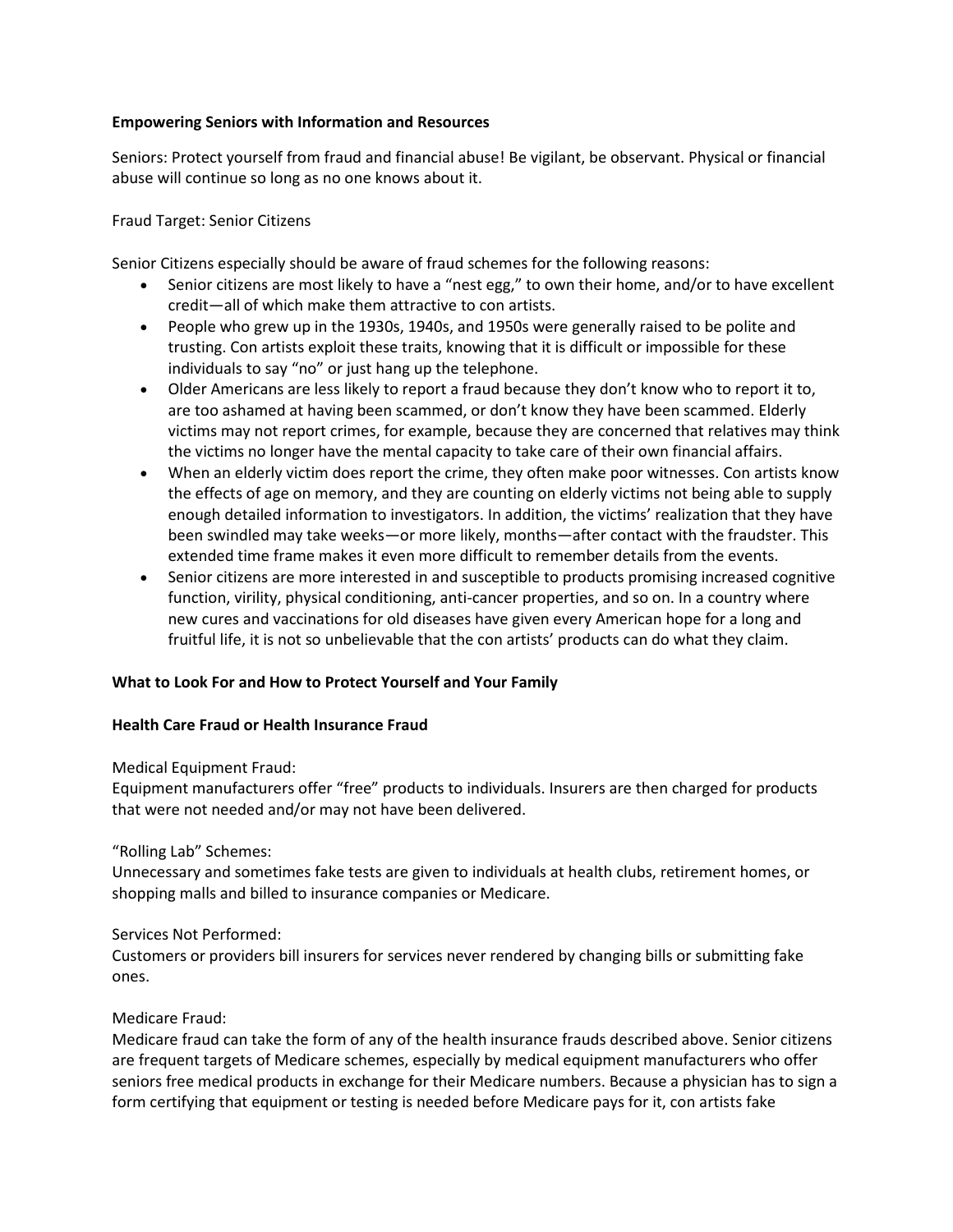signatures or bribe corrupt doctors to sign the forms. Once a signature is in place, the manufacturers bill Medicare for merchandise or service that was not needed or was not ordered.

## **Tips for Avoiding Health Care Fraud or Health Insurance Fraud:**

- **Never sign blank insurance claim forms.**
- Never give blanket authorization to a medical provider to bill for services rendered.
- Ask your medical providers what they will charge and what you will be expected to pay out-ofpocket.
- Carefully review your insurer's explanation of the benefits statement. Call your insurer and provider if you have questions.
- Do not do business with door-to-door or telephone salespeople who tell you that services of medical equipment are free.
- Give your insurance/Medicare identification only to those who have provided you with medical services.
- Keep accurate records of all health care appointments.
- Know if your physician ordered equipment for you.

### **Counterfeit Prescription Drugs**

### **Tips for Avoiding Counterfeit Prescription Drugs:**

- Be mindful of appearance. Closely examine the packaging and lot numbers of prescription drugs and be alert to any changes from one prescription to the next.
- Consult your pharmacist or physician if your prescription drug looks suspicious.
- Alert your pharmacist and physician immediately if your medication causes adverse side effects or if your condition does not improve.
- Use caution when purchasing drugs on the Internet. Do not purchase medications from unlicensed online distributors or those who sell medications without a prescription. Reputable online pharmacies will have a seal of approval called the Verified Internet Pharmacy Practice Site (VIPPS), provided by the Association of Boards of Pharmacy in the United States.
- Be aware that product promotions or cost reductions and other "special deals" may be associated with counterfeit product promotion.

### **Funeral and Cemetery Fraud**

### **Tips for Avoiding Funeral and Cemetery Fraud:**

- Be an informed consumer. Take time to call and shop around before making a purchase. Take a friend with you who may offer some perspective to help make difficult decisions. Funeral homes are required to provide detailed general price lists over the telephone or in writing.
- Educate yourself fully about caskets before you buy one, and understand that caskets are not required for direct cremations.
- Understand the difference between funeral home basic fees for professional services and any fees for additional services.
- Know that embalming rules are governed by state law and that embalming is not legally required for direct cremations.
- Carefully read all contracts and purchasing agreements before signing and make certain that all of your requirements have been put in writing.
- Make sure you understand all contract cancellation and refund terms, as well as your portability options for transferring your contract to other funeral homes.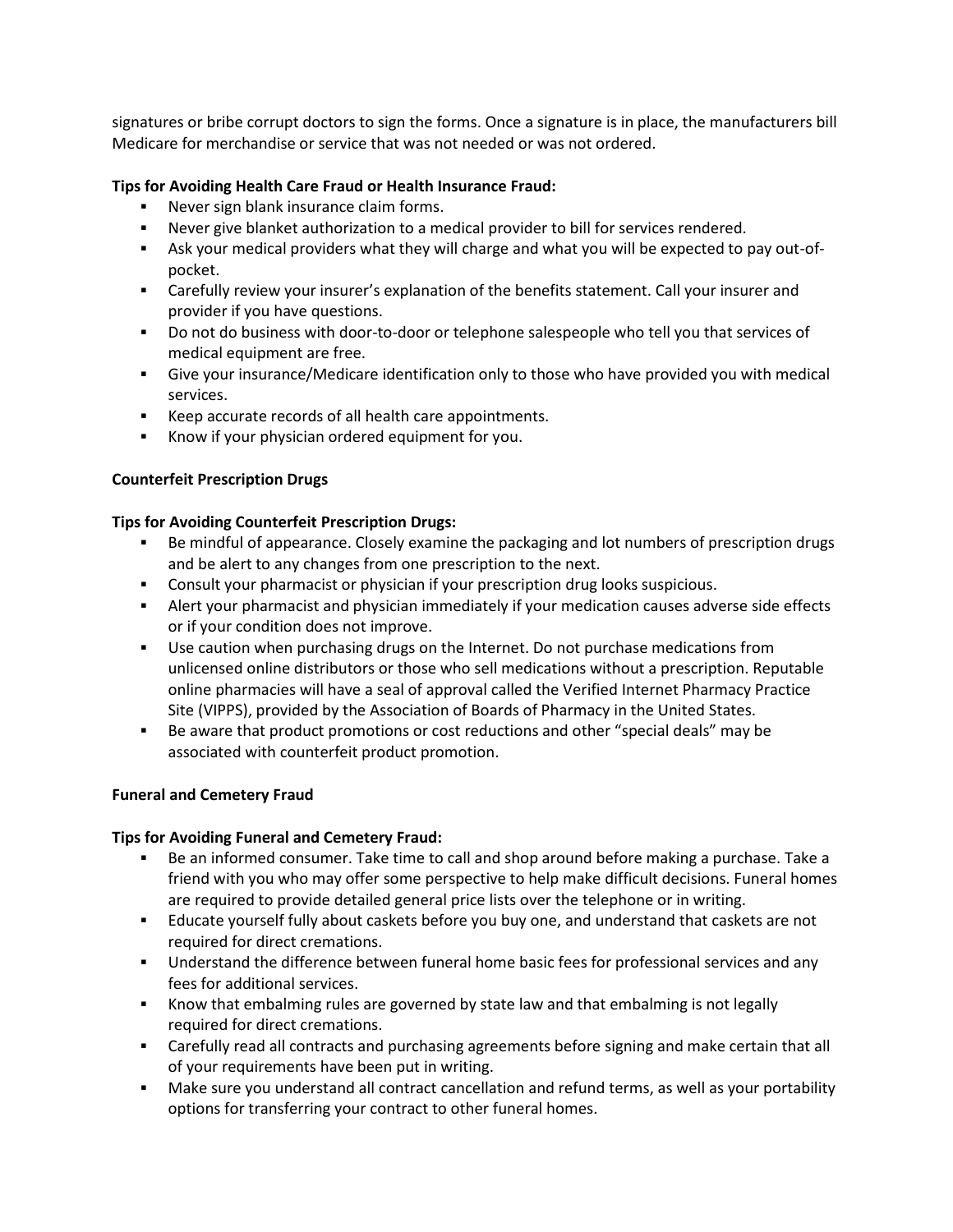- Before you consider prepaying, make sure you are well informed. When you do make a plan for yourself, share your specific wishes with those close to you.
- As a general rule governing all of your interactions as a consumer, do not allow yourself to be pressured into making purchases, signing contracts, or committing funds. These decisions are yours and yours alone.

# **Fraudulent "Anti-Aging" Products**

## **Tips for Avoiding Fraudulent "Anti-Aging" Products:**

- If it sounds too good to be true, it probably is. Watch out for "Secret Formulas" or "Breakthroughs."
- Don't be afraid to ask questions about the product. Find out exactly what it should and should not do for you.
- Research a product thoroughly before buying it. Call the Better Business Bureau to find out if other people have complained about the product.
- Be wary of products that claim to cure a wide variety of illnesses—particularly serious ones that don't appear to be related.
- Be aware that testimonials and/or celebrity endorsements are often misleading.
- Be very careful of products that are marketed as having no side effects.
- Question products that are advertised as making visits to a physician unnecessary.
- Always consult your doctor before taking any dietary or nutritional supplement.

## **Telemarketing Fraud**

If you are age 60 or older—and especially if you are an older woman living alone—you may be a special target of people who sell bogus products and services by telephone. Telemarketing scams often involve offers of free prizes, low-cost vitamins and health care products, and inexpensive vacations.

There are warning signs to these scams. If you hear these—or similar—"lines" from a telephone salesperson, just say "no thank you," and hang up the telephone:

- "You must act now, or the offer won't be good."
- "You've won a free gift, vacation, or prize." But you have to pay for "postage and handling" or other charges.
- "You must send money, give a credit card or bank account number, or have a check picked up by courier." You may hear this before you have had a chance to consider the offer carefully.
- "You don't need to check out the company with anyone." The callers say you do not need to speak to anyone, including your family, lawyer, accountant, local Better Business Bureau, or consumer protection agency.
- "You don't need any written information about the company or its references."
- "You can't afford to miss this high-profit, no-risk offer."

### **Tips for Avoiding Telemarketing Fraud:**

It's very difficult to get your money back if you've been cheated over the telephone. Before you buy anything by telephone, remember:

 Don't buy from an unfamiliar company. Legitimate businesses understand that you want more information about their company and are happy to comply.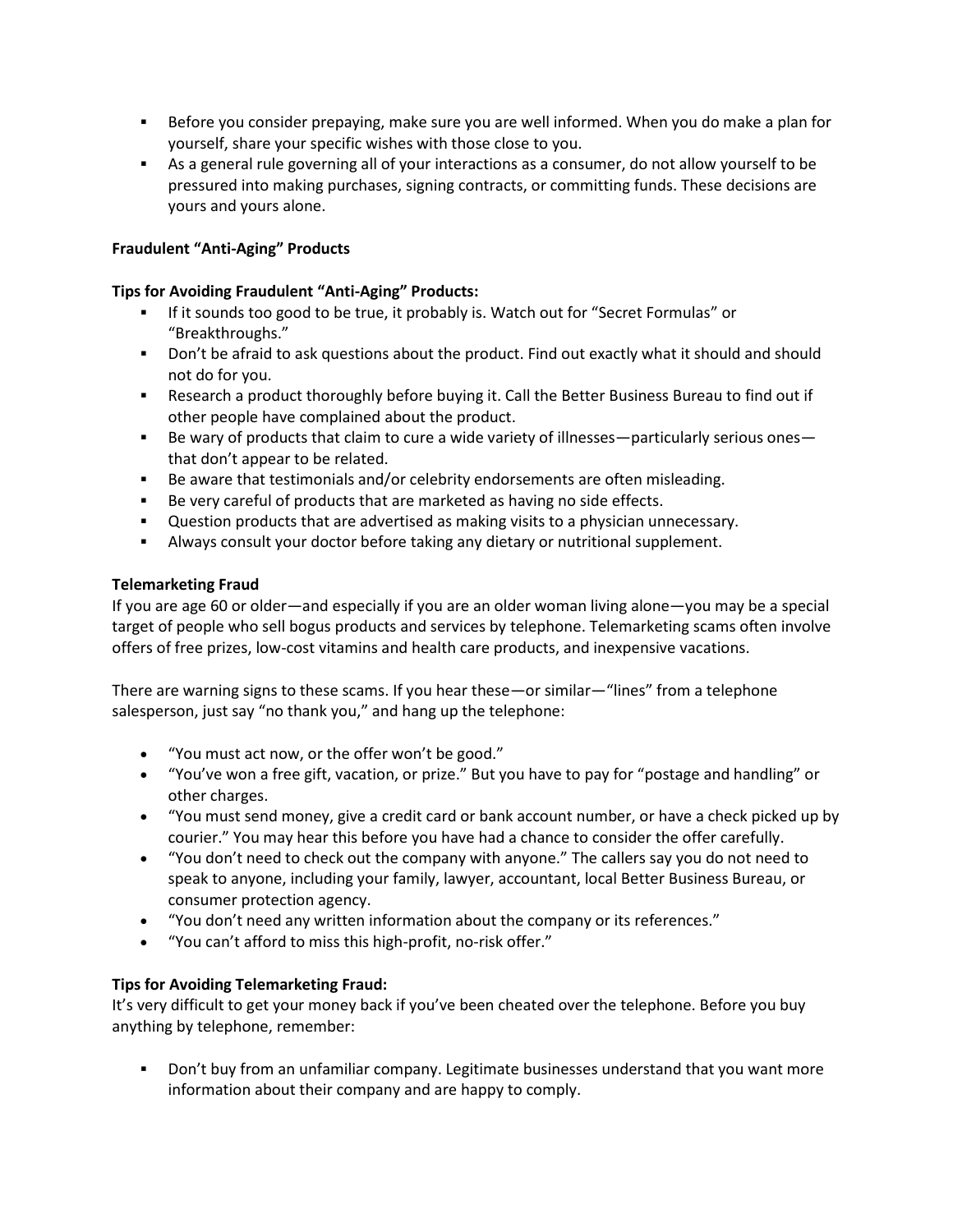- Always ask for and wait until you receive written material about any offer or charity. If you get brochures about costly investments, ask someone whose financial advice you trust to review them. But, unfortunately, beware—not everything written down is true.
- Always check out unfamiliar companies with your local consumer protection agency, Better Business Bureau, state attorney general, the National Fraud Information Center, or other watchdog groups. Unfortunately, not all bad businesses can be identified through these organizations.
- Obtain a salesperson's name, business identity, telephone number, street address, mailing address, and business license number before you transact business. Some con artists give out false names, telephone numbers, addresses, and business license numbers. Verify the accuracy of these items.
- Before you give money to a charity or make an investment, find out what percentage of the money is paid in commissions and what percentage actually goes to the charity or investment.
- Before you send money, ask yourself a simple question. "What guarantee do I really have that this solicitor will use my money in the manner we agreed upon?"
- **Don't pay in advance for services. Pay services only after they are delivered.**
- **Be wary of companies that want to send a messenger to your home to pick up money, claiming** it is part of their service to you. In reality, they are taking your money without leaving any trace of who they are or where they can be reached.
- Always take your time making a decision. Legitimate companies won't pressure you to make a snap decision.
- Don't pay for a "free prize." If a caller tells you the payment is for taxes, he or she is violating federal law.
- Before you receive your next sales pitch, decide what your limits are—the kinds of financial information you will and won't give out on the telephone.
- Be sure to talk over big investments offered by telephone salespeople with a trusted friend, family member, or financial advisor. It's never rude to wait and think about an offer.
- Never respond to an offer you don't understand thoroughly.
- Never send money or give out personal information such as credit card numbers and expiration dates, bank account numbers, dates of birth, or social security numbers to unfamiliar companies or unknown persons.
- **Be aware that your personal information is often brokered to telemarketers through third** parties.
- **If you have been victimized once, be wary of persons who call offering to help you recover your** losses for a fee paid in advance.
- If you have information about a fraud, report it to state, local, or federal law enforcement agencies.

# **Internet Fraud**

As web use among senior citizens increases, so does their chances to fall victim to Internet fraud. Internet Fraud includes non-delivery of items ordered online and credit and debit card scams. Please visit the [FBI's Internet Fraud webpage](https://www.fbi.gov/scams-safety/fraud/internet_fraud) for details about these crimes and tips for protecting yourself from them.

# **Investment Schemes**

As they plan for retirement, senior citizens may fall victim to investment schemes. These may include advance fee schemes, prime bank note schemes, pyramid schemes, and Nigerian letter fraud schemes.